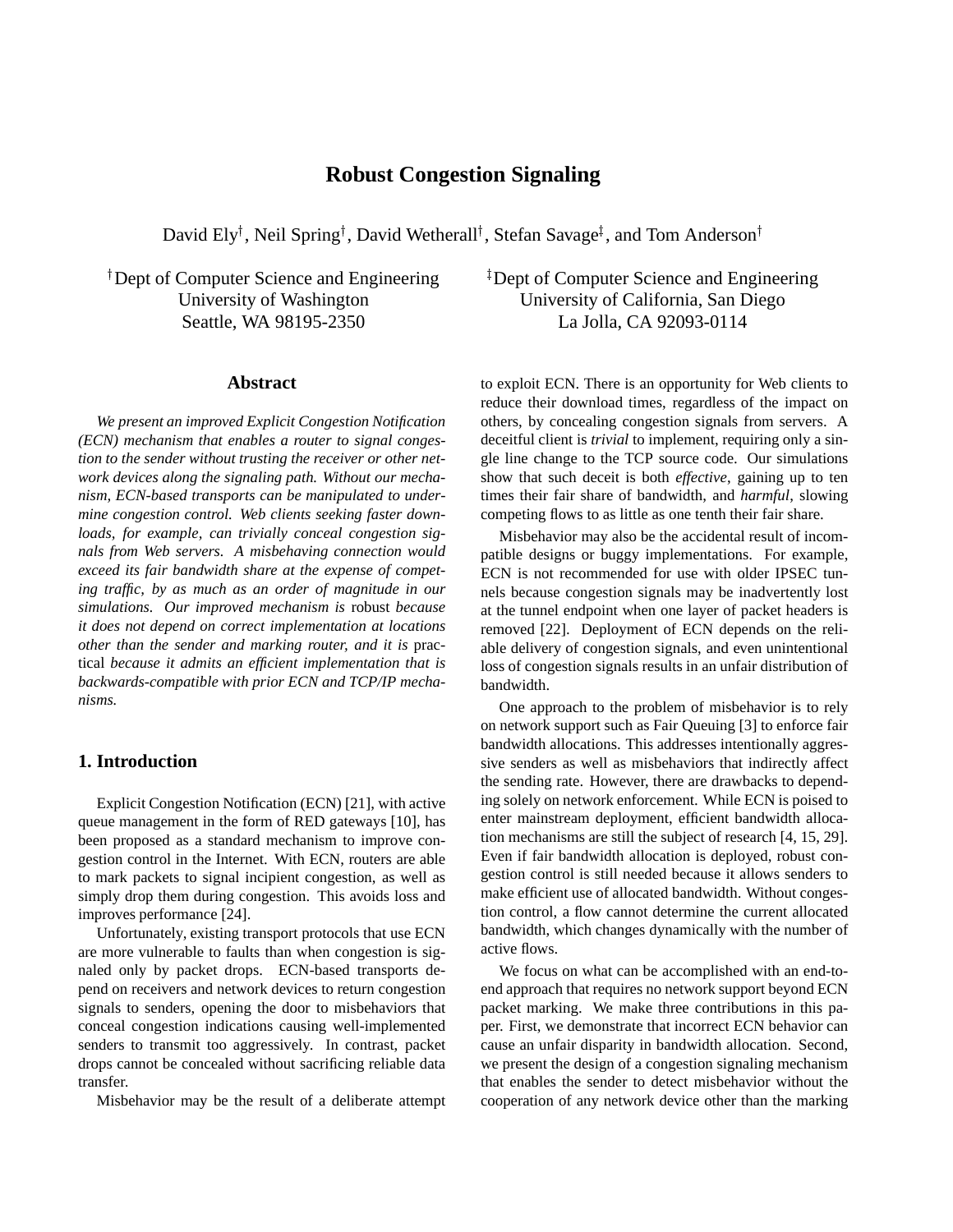

**Figure 1. ECN avoids dropped packets by allowing routers to signal congestion by setting the Congestion Experienced (CE) bit in the IP header. In TCP, the receiver returns congestion signals by setting the ECN-Echo (ECE) flag. The sender sets the Congestion Window Reduced (CWR) flag to inform the receiver that it has reacted to congestion.**

router. Third, we show how to implement our design for deployment in TCP. We base our design on TCP, because it is the only mainstream transport protocol for which ECN is currently defined. However, our design can readily be applied to other transports, such as SCTP [28] and TFRC [9].

Our design includes a random nonce in the IP header of each packet, which is erased by routers to signal congestion. The transport receiver returns nonce information in acknowledgements to the transport sender to demonstrate that received packets did not experience congestion. Our design can be implemented efficiently because even a *single* bit of nonce information is sufficient to detect misbehavior. To carry this nonce, our design uses a newly allocated codepoint in the IP header [22] and one bit in the TCP header.

The remainder of this paper is organized as follows. In the next section, we describe how ECN can be undermined by misbehavior. In Section 3, we present the design of a robust congestion signaling protocol that does not depend on trust. This is followed by implementation details in Section 4, showing how our protocol can be combined with TCP/IP. In Section 5, we present an evaluation and simulation results that show our protocol is effective at preventing misbehavior. We present related work in Section 6 before we conclude in Section 7.

## **2. Motivation**

Signaling congestion via packet drops has proven to be a simple and robust mechanism. It demands little of con-



**Figure 2. By hiding congestion signals, a misbehaving TCP receiver can cajole the sender into increasing the congestion window. Because the data packets are ECN-capable, they will not be dropped by the router until the link becomes congested.**

gested routers, and once a packet is dropped, subsequent routers cannot interfere with the congestion signal. To implement reliable transfer, receivers must correctly acknowledge lost packets, thereby returning the congestion signal to the sender.

Explicit Congestion Notification (ECN) [21] changes the character of congestion signaling to improve performance. It allows routers to signal congestion to end hosts explicitly, rather than implicitly via packet drops. Routers mark packets along congested links, and the receiver returns these congestion marks to the sender in a transport-specific manner. The basic ECN protocol for use with TCP is shown in Figure 1. To signal congestion, routers set the Congestion Experienced (CE) state in the IP header of ECN-capable packets. The receiver returns this signal to the sender by setting the ECN-Echo (ECE) flag in the TCP header of subsequent acknowledgements. To ensure reliable delivery of this signal, the receiver continues to set the ECE flag in acknowledgements until a Congestion Window Reduced (CWR) flag is received, implying the sender has reacted to the congestion.

Unfortunately, the design of ECN requires routers and receivers to explicitly and correctly participate in the congestion control loop, but has no means to check or enforce this cooperation. As noted in the ECN specification [22], this raises the possibility of misbehavior. The following behaviors are dangerous because they subvert congestion control:

• A receiver may receive marked packets but neglect to inform the sender, as shown for TCP in Figure 2.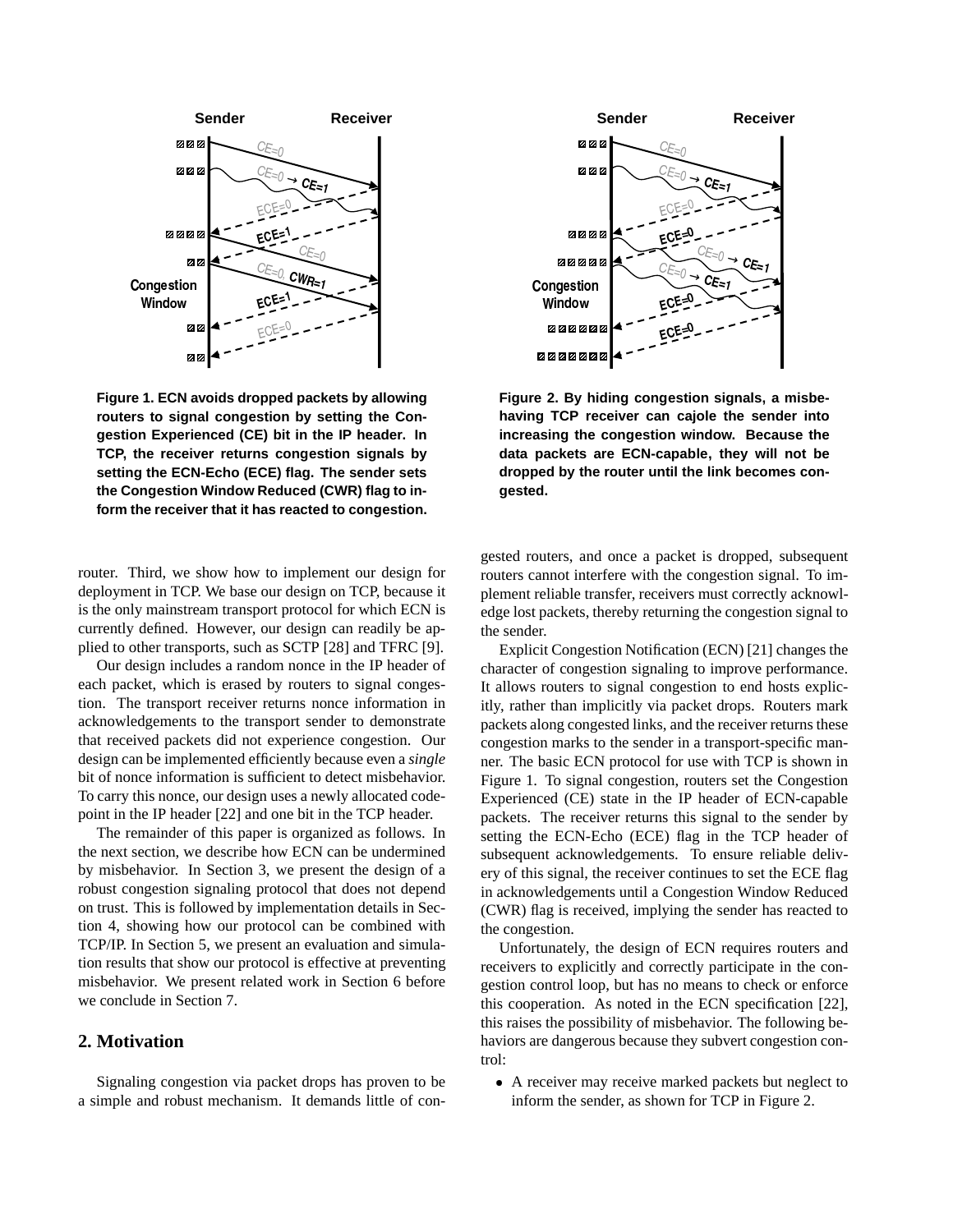- A router may clear congestion signals received from upstream.
- A router on the reverse path may clear the congestion echo signals being returned to the sender.

Misconfigured or incompatible devices, such as proxies, firewalls, tunnels, and NATs, could exhibit these behaviors. They are not hypothetical. ECN deployment has revealed incompatibilities with some IPsec tunnels [22] and interference in ECN negotiation by some firewalls [6, 11].

Intentional misbehavior by receivers would allow Web clients to improve their download performance at the expense of competing transfers as shown in Section 2.2. Unscrupulous ISPs could even provide an accelerator "service" that unmarks packets to improve performance for their customers. The ECN specification argues that network and receiver misbehavior is no worse than the problem of aggressive senders [22]. While this is true, receivers and senders often have conflicting incentives with respect to congestion control: Web servers aim to share bandwidth between all clients, while Web clients aim to improve their download times. We argue that receiver misbehavior is an important case in its own right.

These misbehaviors are not possible when packet drops are the only signal of congestion because receivers cannot conceal packet loss without sacrificing reliability, and network agents cannot "undrop" a packet as they can unmark ECN congestion signals. The intent of our work is to ease the deployment of ECN by making it as robust as packet drops to such misbehaviors, ensuring that ECN can only be used as intended and not in a way that undermines congestion control.

#### **2.1. Simulation Setup**

To test the impact of abusing the ECN protocol, we simulate, using *ns* [19], a misbehaving receiver that ignores congestion signals by never setting the ECN-Echo flag. Our simulated network extends the ECN evaluation network included in *ns* to incorporate faster links and recent experience in tuning RED. We do not expect that simulations on small networks will accurately predict a misbehaving receiver's impact in the heterogeneous Internet, but they do highlight its potential.

Our network topology includes a 10 Mbit/s bottleneck link as shown in Figure 3. We configure the RED queue using the best practices described in [5, 7]: *minth* = 25 packets, *maxth* = 75 packets, the maximum instantaneous queue size is 150 packets, the packet size is 1,000 bytes, and the recent "gentle" option is enabled. Decreasing the queue capacity decreases the performance imbalance caused by misbehavior, but also reduces link utilization.

To reduce harmful synchronization effects, flows begin independently, the bottleneck carries reverse traffic, and the



**Figure 3. The simulated network topology is shown. Arrows represent the direction of traffic flow. Links other than the bottleneck are 100Mbit/s. The link to Node 2 has a one way latency randomly chosen uniformly between 2.5 and 3.5ms. Several traffic sourcesor sinks were placed on each node to vary congestion at the bottleneck.**

results presented are averages from different simulations using different random number seeds. The seed of the random number generator affects the behavior of the RED gateway, the start time of connections, and the latency to node 2. All flows support selective acknowledgements [17] and are not limited by flow control. These attributes represent modern TCP implementations. [13, 26]

#### **2.2. Effects of a Misbehaving ECN Receiver**

In this section, we only address the effects of misbehavior on long flows. Figure 4 shows the performance of the ECN misbehaver competing with ECN-enabled flows. We show the bandwidth obtained by all flows relative to their "fair share" of the bottleneck as the number of competing flows varies. The "fair share" is easy to interpret, but underestimates the impact of misbehavior because not only does the misbehaver receive up to six times its fair share, the behavers receive as little as one tenth their fair share. The dotted line at  $y=1$  represents an equal distribution of the capacity of the link.

Figure 4 shows that misbehavior gains a significant performance advantage over compliant flows, does not harm its own performance in the absence of contention, and greatly reduces the bandwidth available to compliant flows. When the misbehaver competes with ECN-enabled TCP connections, it forces the sender's congestion window to increase until the router drops packets. When the number of flows is sufficient to saturate the router, it no longer marks packets to alleviate congestion and instead drops packets from *all* flows in proportion to their queue consumption, decreasing the misbehaver's effectiveness. This explains the decrease in the misbehaver's share of the bandwidth when the link has more than twenty connections.

The performance advantages for a misbehaving receiver are even more significant when it contends with conformant flows that are not ECN-enabled. In Figure 5, the misbehaver takes up to ten times its fair share. While the router drops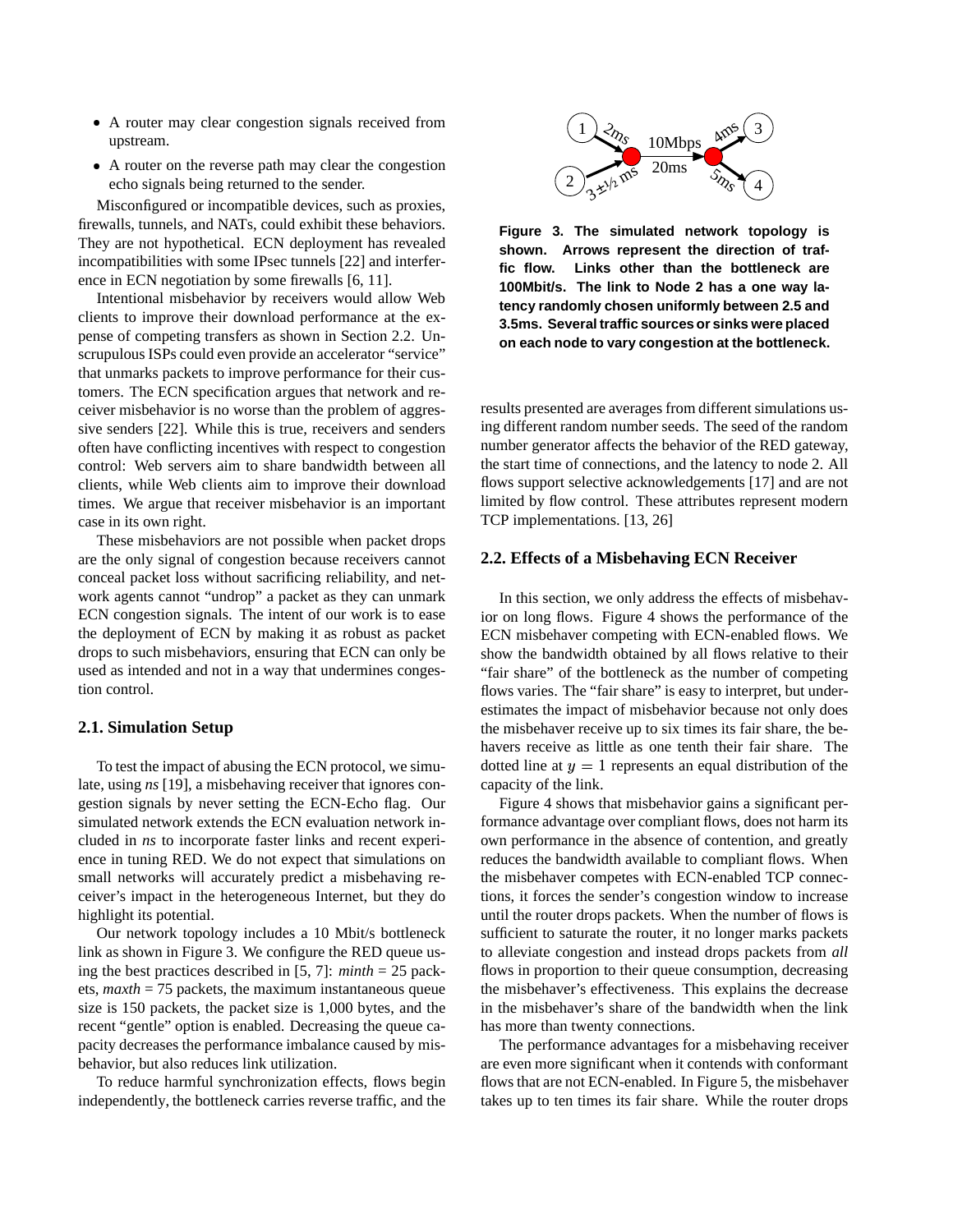

**Figure 4. The ECN misbehaver contends with behaving ECN flows through a 10Mbit/s bottleneck. The misbehaver (upper line) is able to achieve significant performance gains at the expense of conforming ECN flows (lower line). As the number of flows increases, all flows suffer losses, and the misbehaver loses its advantage.**

packets from other flows, it incorrectly assumes the misbehaver will respond to the explicit signals and back off. This gives the misbehaver even more space in the queue to gain additional bandwidth. In this graph, the misbehaver's performance does not decrease as the number of flows increases above twenty because many flows suffer timeouts to recover from losses, yielding their bandwidth.

## **3. A Robust ECN Design**

When a router drops a packet to signal congestion, this signal is permanent: a downstream router cannot "undrop" a packet. By enabling the ECN sender to detect when marked packets are unmarked, we make ECN as robust a congestion signal as packet drops. Unlike earlier designs, our design uses multiple unmarked packet states, so that the original unmarked state cannot be recovered from a marked packet. To prove the absence of congestion, the receiver returns the original unmarked states in acknowledgements. We refer to the original unmarked state as a *nonce*, because this exchange of random numbers is analogous to the use of nonces in security protocols.

Our solution, ECN with nonces, has the following properties:

- It does not remove any of the benefits of ECN for behaving participants.
- It detects misbehaviors with a high probability.



**Figure 5. The ECN misbehaver contends with non-ECN flows through a 10Mbit/s bottleneck. The misbehaver's advantage (upper line) is even more pronounced, as the router drops packets from the non-ECN flows (lower line). The misbehaver suffers fewer drops than non-ECN flows, who often have to recover from those losses by timeout.**

- It never falsely implicates behaving receivers and networks.
- I It is efficient in terms of packet overhead, per-packet processing, and state required at the end points.

Consider an implementation that uses *billions* of unmarked states, i.e. nonces, which are cleared by routers to signal congestion, and furthermore, the receiver is required to return the correct nonce for *every* packet. A sender can detect when packet marks are concealed, but this solution is inefficient: header bits are sparse, and most transport protocols do not send per-packet acknowledgments, nor deliver them reliably. We address both of these shortcomings. We first show that as few as two nonce values can detect misbehavior. Then we demonstrate that just as transport protocols use *cumulative* acknowledgements, cumulative nonces eliminate the need for per-packet reliable acknowledgements.

## **3.1. One-bit Nonces**

Large nonces of 16 or 32 bits would be effective at identifying concealed ECN congestion signals. However, the packet's nonce must be stored in protocol headers, which have few available bits. An insight enabling a less expensive implementation is that congestion control applies to a sequence of packets. Even a *one-bit* random nonce per packet is enough to detect misbehavior in the congestion control loop, since each mark of congestion is a separate trial. Al-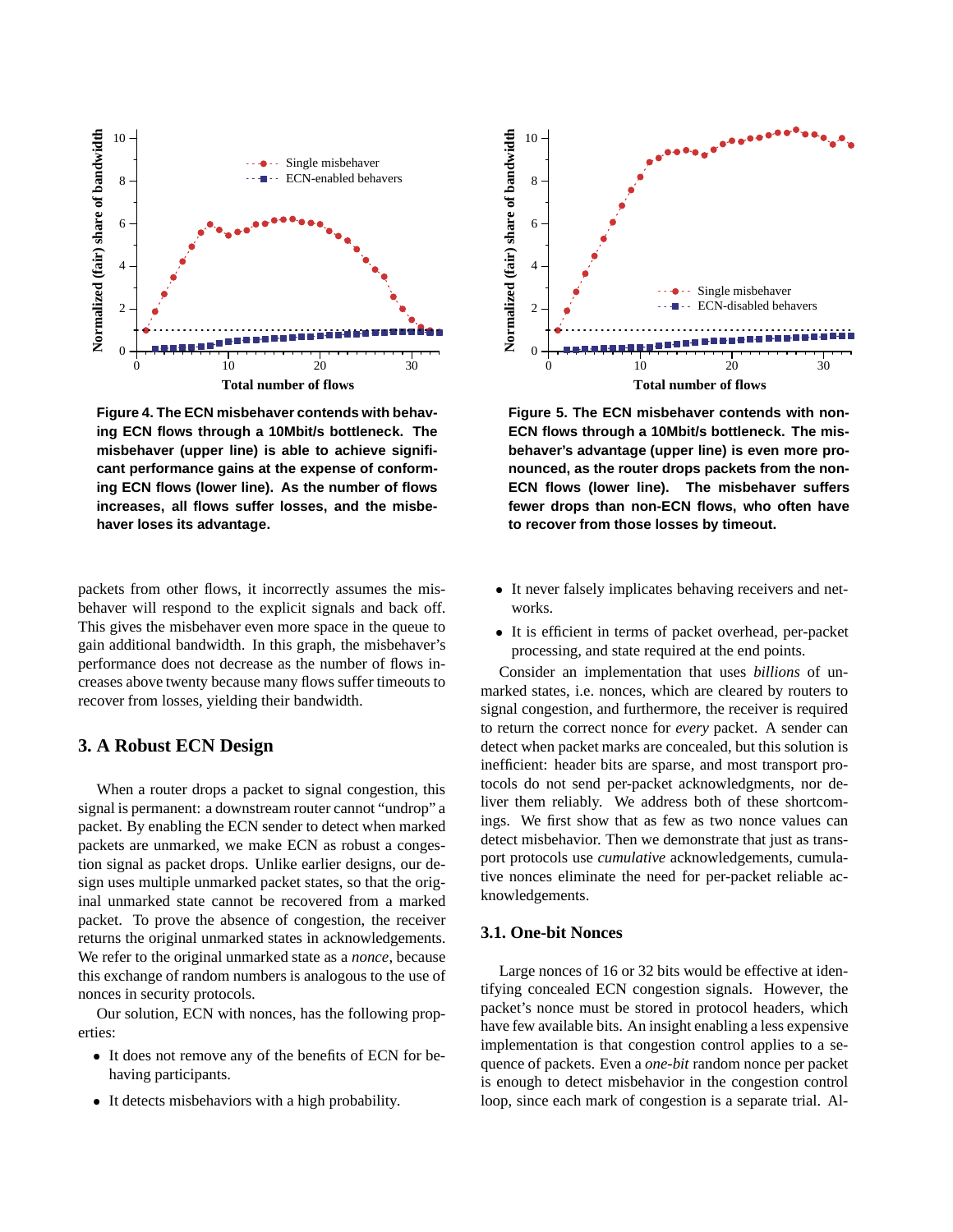

**Figure 6. This diagram shows the ECN-nonce protocol as applied to TCP and one-bit nonces. The sender attaches a random nonce (N=0 or N=1) to each packet** ➀**. The receiver always returns the one-bit cumulative nonce, which is the one-bit sum (i.e. parity) of these nonces** ➁**. When a router marks the congestion experienced bit (CE), the nonce is cleared** ➂**. The sender can verify that no congestion signals are concealed by checking that the sum reported by the receiver is correct** ➃**. However when congestion is experienced, the receiver's nonce sum will be incorrect and is ignored** ➄**, and the sender must resynchronize with the receiver's sum by resetting its own sum to the receiver's sum** ➅**.**

though a misbehaving node might occasionally avoid detection, this is acceptable, as long as the sender responds to misbehavior sufficiently when detected.

#### **3.2. Cumulative Nonce Protocol**

Cumulative nonces allow the receiver to prove receipt of unmarked packets without returning every original nonce. The sender places a random nonce in each packet, which is cleared by a router to signal congestion. The receiver maintains a cumulative nonce, which is the sum of the nonces received for all in-order packets, and includes it in every acknowledgement to be verified by the sender. Because every nonce is needed to calculate the correct cumulative nonce, it depends on the receipt of only unmarked packets. Figure 6 gives an example of this protocol, as adapted for TCP and one-bit nonces.

Resynchronization of the sender and receiver cumulative nonces is needed after congestion events as shown in Figure 6. When packets are marked, the nonce is cleared, and the cumulative nonce at the receiver will no longer match

the sender's. Once a nonce has been lost, the difference between sender and receiver cumulative nonces will not change until there is further loss. After reacting to the congestion event, the sender resynchronizes with the receiver by adopting its view of the cumulative nonce. Resynchronization depends on the details of the transport protocol, but is not required to happen immediately because congestion indications are not conveyed more frequently than once per round trip [22]. In the case of TCP, we suspend checking of the cumulative nonce while the Congestion Window Reduced (CWR) signal is delivered to the receiver. We reset the sender's cumulative nonce to the receiver's when the packet containing CWR is acknowledged. This scheme is simple and has the benefit that the receiver is not explicitly involved in the resynchronization process. The receiver could delay the resynchronization process in two ways: 1) never acknowledge the packet containing CWR or 2) return ECN-Echo (ECE) in the acknowledgment of the CWR packet. However, both of these actions are interpreted as new congestion signals, which will discourage the receiver from interfering with resynchronization.

#### **3.3. Detected Misbehaviors**

ECN with nonces protects ECN from various abuses and incompatibilities. ECN-nonce senders are able to detect the dangerous misbehaviors listed in Section 2 and the potential misbehavior of network devices removing ECN capability from packets.

The ECN-nonce can also be used to protect other congestion related protocols from misbehavior. For example, Eifel [16] is a recently proposed mechanism for improving TCP performance by disambiguating retransmissions. When an Eifel receiver claims to have received the original transmission of a retransmitted packet, the sender "undoes" the congestion action to maintain its sending rate. However, a misbehaving receiver might claim all acknowledgements are of original transmissions, subverting congestion control. Because retransmissions are ECN-incapable [22], the correct cumulative nonce is evidence of having received original transmissions.

The ECN-nonce also prevents the optimistic acknowledgement vulnerability that we identified previously [25]. By optimistically acknowledging packets, a receiver can simulate a much smaller round-trip time and gain an unfair share of the bandwidth. ECN with nonces prevents this because placing the correct cumulative nonce in an acknowledgment depends on the receipt of each packet.

The ECN-nonce provides a mechanism to detect misbehavior, but leaves unspecified the sender-specific policy to address it. Different policies are possible: for example, a sender could send more slowly or no longer send ECNcapable packets. Whatever the policy, the incentive for vio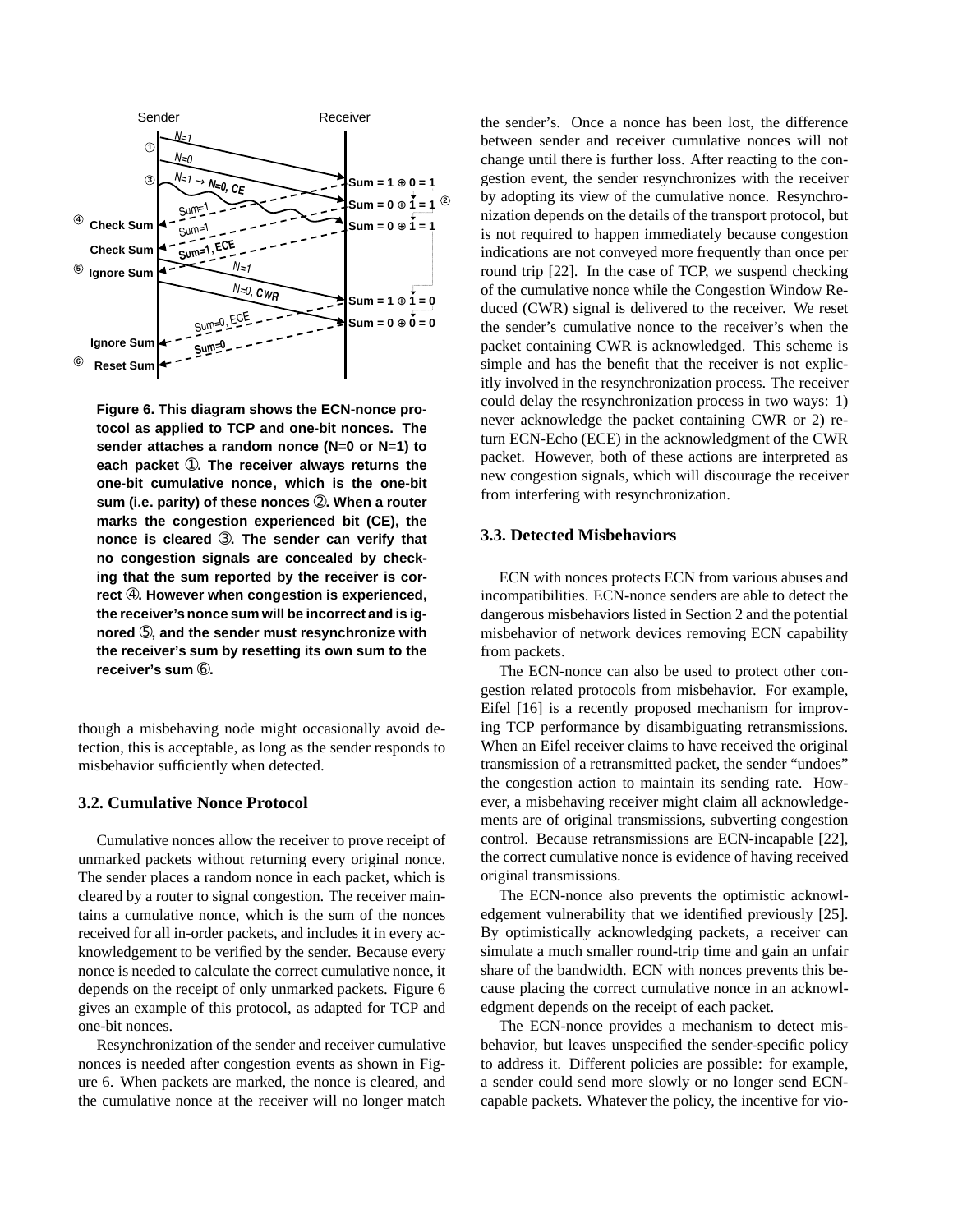lating the congestion control specification should be eliminated so that misbehavior is not effective.

## **3.4. Extensions for Other Transports**

The Stream Control Transmission Protocol (SCTP) [28] is a new, reliable transport protocol being developed by the IETF. It includes modern features such as multi-homing, framing, and multiple concurrent streams per connection. SCTP uses selective acknowledgements and supports ECN. The cumulative nonce can be used in SCTP because like TCP, it uses cumulative acknowledgments. The cumulative nonce can be carried in a new SCTP option, known as a chunk.

The ECN-nonce can also be applied to unreliable transports by taking advantage of the transport specific acknowledgment mechanism. The Rate Adaptation Protocol (RAP) [23] is a TCP-friendly, unreliable transport protocol designed for unicast transfer of realtime streams. RAP receivers acknowledge consecutive ranges of packets. Augmenting RAP with the ECN-nonce consists of returning the cumulative nonce for the range of consecutive packets in each acknowledgement. TCP-Friendly Rate Control (TFRC) [9] is an unreliable transport protocol that uses a model of TCP performance to calculate a smooth sending rate based on the loss event rate and round trip time. TFRC receivers calculate the loss event rate from a weighted average of the length of recent loss intervals. TFRC can be adapted to use the ECN-nonce by requiring the receiver to provide the cumulative nonce for each interval between loss events.

#### **4. Implementation**

In this section, we show that ECN with nonces can be implemented efficiently in terms of both protocol header space and packet processing overheads. Specifically, we describe the high-level features of our Linux implementation of ECN-nonces.

#### **4.1. Protocol in Depth**

ECN with nonces adds four new aspects to the ECN protocol: 1) generating and sending the nonces, 2) clearing the nonces when congestion is experienced, 3) computing and returning the cumulative nonce, and 4) checking the cumulative nonce in acknowledgements.

*Generating and Sending Nonces.* The sender must generate random nonces that cannot be guessed by the receiver or another network agent. This is a lightweight operation because generating a single 32-bit pseudo-random integer, which requires fewer than twenty instructions, yields enough one-bit nonces for 32 packets. The sender transmits a one-bit nonce with each ECN-capable packet. For each unacknowledged packet, the sender stores the cumulative nonce expected in its acknowledgement.

The ECN-nonce is carried in the IP header so that it can be cleanly manipulated by routers. The ECN Proposed Standard [22] includes our encoding of the one-bit nonce, but does not specify its use. Two code-points, ECT(0) and ECT(1), are allocated for the ECN-Capable Transport flag as described in Table 1. In each ECN-capable packet, a transport sender can send either ECT(0) or ECT(1), allowing it to encode a nonce of either 0 or 1.

|    | RFC2481 Meaning | Proposed Meaning [22]     |
|----|-----------------|---------------------------|
| 00 | ECN-incapable   | ECN-incapable             |
| 10 | No congestion   | No congestion, Nonce=0    |
| 01 | undefined       | No congestion, Nonce=1    |
| 11 | Congestion      | Congestion, Nonce cleared |

**Table 1. The Experimental Standard ECN (RFC2481) encoding is compared with the Proposed Standard ECN encoding, which supports the ECN-nonce. The ECN-Capable Transport (ECT) codepoints '10' and '01' are called ECT(0) and ECT(1) respectively.**

*Clearing Nonces.* Routers identify ECN capable packets and mark them if indicated by active queue management. To mark packets, routers change either of the unmarked states to the single marked state. This process automatically erases the original nonce carried with the packet, which is key to our scheme. Neither the receiver nor any other device can clear the packet's congestion mark without guessing the value of the original nonce.

*Computing and Returning Cumulative Nonces.* In addition to distinguishing marked packets and setting the ECN-Echo flag as before, receivers maintain a cumulative nonce as packets arrive and return the appropriate cumulative nonce with each acknowledgement. The receiver stores the nonce value for each out-of-order packet and a single cumulative nonce for all in-order packets. A cumulative nonce is computed by taking the exclusive-or of the previous cumulative nonce and the most recent nonce, as shown in Figure 6. In the case of marked packets, the nonce values will be unknown to the receiver. The missing nonce values are ignored when calculating the cumulative nonce, and ECN-Echo is set to signal congestion to the sender. The cumulative nonce is returned to the sender in a TCP header bit that is currently unallocated. This is the only additional bit that ECN with nonces requires in either the TCP or IP header.

*Checking Nonces and Synchronization.* Checking the cumulative nonce is straightforward and is performed every time an acknowledgement is received, except during con-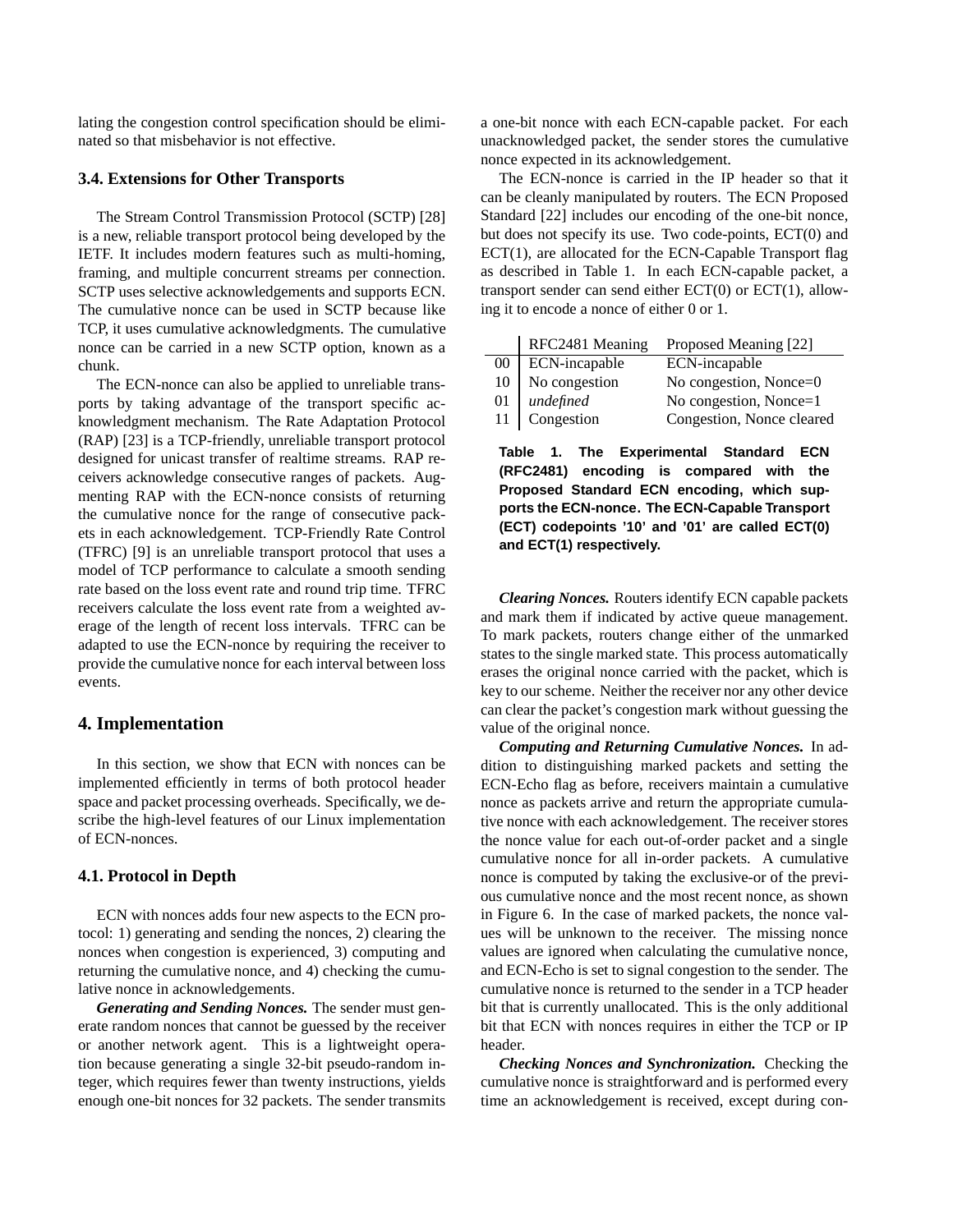gestion recovery. Minimal state is required at the sender to check cumulative nonces, as the sender maintains only a one-bit cumulative nonce for each unacknowledged packet. Checking consists of comparing the cumulative nonce in each acknowledgement to the correct value.

If ECN-Echo is set, the receiver is sending a congestion signal, and the sender ignores the cumulative nonce. As specified by ECN, the sender responds to congestion in the standard manner by halving the congestion window, and then sends CWR in the next *new* packet to inform the receiver that it has reacted to congestion. The receiver clears the ECN-Echo flag once the CWR signal is received.

During this recovery process, the cumulative nonce may be incorrect because one or more nonces were cleared. This does not matter, because TCP invokes congestion mechanisms at most once per round trip time, even if there were multiple congestion signals during that period. However, after recovery, the sender and receiver resynchronize cumulative nonces so that further acknowledgements can be checked. We use a simple resynchronization mechanism, which does not explicitly involve the receiver: when the sender receives an acknowledgement for the packet carrying the CWR flag, the sender resets its cumulative nonce to that of the receiver. In most instances, this will be the first acknowledgement without the ECN-Echo flag set.

#### **4.2. Corner Cases**

An issue in our design is whether nonces should be on a byte or packet granularity. Nonces are sent per packet, but TCP acknowledgements cover byte ranges. A receiver is not required to send acknowledgements on packet boundaries, and TCP retransmissions in rare circumstances are segmented on different byte boundaries than the original transmission. It is important for our implementation to behave correctly even in these rare cases; a receiver must never be labeled as misbehaving unless this has been proven.

*Partial Acknowledgements.* If a TCP receiver does not acknowledge the entire packet contents, there is some question as to what cumulative nonce should be returned. We assume that the nonce sent with a packet covers each byte of the packet. Therefore, if any byte of the packet is acknowledged, that packet's nonce is included in the cumulative nonce.

*Retransmitted packets.* An additional concern is what nonce values to place in retransmitted packets, especially when the retransmitted packets span different byte boundaries than the original packets. According to [22], retransmitted packets are not marked as ECN-capable, preventing them from carrying a nonce. Although the original nonce cannot be sent, the nonces associated with retransmitted packets are unimportant because packets are only retransmitted due to congestion signals. The sender ignores all cumulative nonces until all lost packets have been acknowledged, at which point, the sender's cumulative nonce is reset to match the receivers.

*Interactions with Selective Acknowledgement.* The TCP Selective Acknowledgement (SACK) [17] option loosens the restrictions of cumulative acknowledgements by allowing a receiver to acknowledge out-of-order packets. This improves performance with small windows and when multiple packets are lost in a single window of data. Although the ECN-nonce could be extended to include the out-of-order packets, this extension is unnecessary, as selective acknowledgements cannot be used to artificially increase the sending rate.

## **5. Evaluation**

In this section, we show that misbehavior can be detected by a one bit nonce. We then describe how to make the single bit nonce effective by responding aggressively when misbehavior is detected. Finally, we demonstrate the effectiveness of the ECN-nonce for short flows.

#### **5.1. Accuracy of One Bit Nonces**

While multi-bit nonces improve the accuracy of our cumulative nonce design, we show that it suffices to use only a single bit. Challenging the receiver with a 32-bit nonce would leave so little opportunity for concealing congestion signals that an incorrect 32-bit cumulative nonce could replace the ECN-echo flag. Figure 7 shows the effectiveness of the misbehaver when detected by 1, 2, 4, and 10-bit nonces. The sender treats an incorrect cumulative nonce as though it were a normal signal of congestion. Both 4 and 10-bit nonces converge near the expected, fair share of bandwidth. Although the one bit nonce reduces the performance benefit of misbehavior from 6X in Figure 4 to  $1.5X$ in Figure 7, a more aggressive congestion response is required to eliminate it completely.

#### **5.2. Compensating for One Bit Nonces**

A one bit nonce alone would allow a misbehaving receiver to gain 1.5 times its fair share bandwidth: perhaps sufficient for fault detection, but not sufficient to discourage misbehavior. An alternative is to use a more aggressive congestion response when misbehavior is detected. One such response, reducing the congestion window to one packet, is evaluated in Figure 8. Using this aggressive response, the misbehaver's performance is brought in line with the fair share bandwidth, and behaving connections are protected.

The sender can also choose to disable ECN for the misbehaving connection so that additional congestion signals are not concealed. The combination of disabling ECN with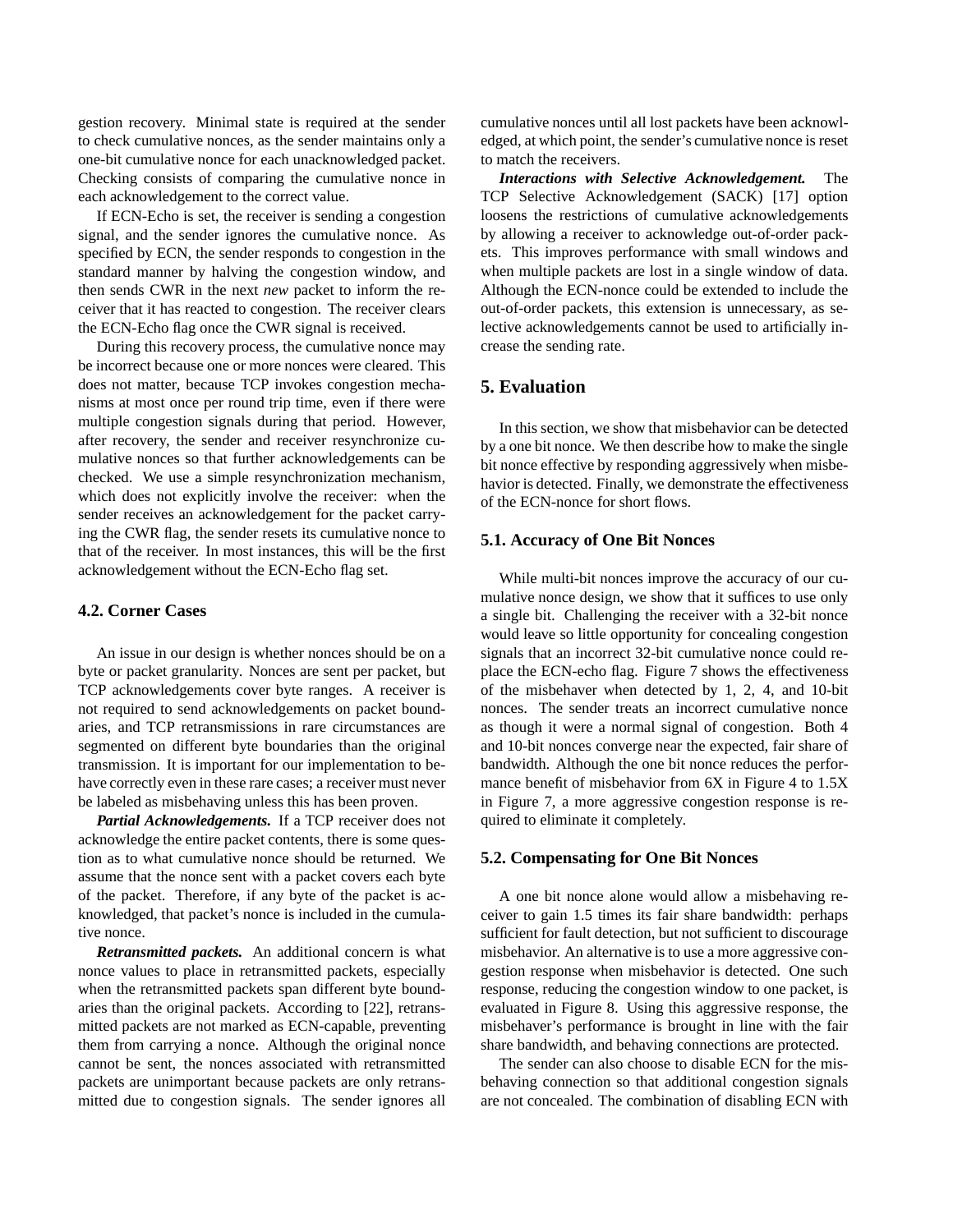

**Figure 7. Misbehavior is detected by 1, 2, 4 and 10-bit nonces. When misbehavior is detected, the congestion window is reduced by one-half. A 10 bit nonce closely approximates a true ECN signal, while 4, 2, and 1-bit nonces allow the misbehaver to gain progressively more bandwidth.**

the congestion response in Figure 8 makes the one-bit nonce sufficient to protect against misbehavior. We balance the need to protect against intentional misbehavior with the need to gracefully support non-compliant ECN implementations. We should remove any incentive for intentional misbehavior without needlessly penalizing buggy systems.

## **5.3. Short Flow Behavior**

While long flows that misbehave have the greatest impact on the network as shown in Section 2, we demonstrate that our technique is also valuable for short, less congestionsensitive flows. We evaluate the performance imbalance of misbehavior as a function of transfer size and show the effectiveness of the one-bit nonce in Figure 9.

Nine long-running ECN flows provide background traffic through the bottleneck link. After these flows saturate the link, a tenth flow begins sending with one of four congestion behaviors:

- 1. Misbehaver without nonces: The receiver never returns congestion signals.
- 2. ECN behaver: The receiver correctly returns congestion signals.
- 3. Misbehaver with nonces: The receiver never returns congestion signals, but is detected by the ECN-nonce. After detecting a concealed mark, the sender reduces the congestion window to one packet and disables ECN for the remainder of the flow.



**Figure 8. If the sender reduces the congestion window (cwnd) and slow start threshold to one whenever misbehavior is detected, the misbehaving receiver gets between 70-110% of the expected bandwidth. If the sender uses the ordinary congestion response of reducing cwnd by one half, the misbehaver is allowed a significant improvement in bandwidth.**

4. ECN-disabled behaver: ECN is not used for this connection.

We measure transfer rate as the number of acknowledged bytes divided by the time since the connection started. To reduce the number of required simulations, we use a single long flow and estimate the rate at which all smaller transfers would complete by recording when every packet of the flow is acknowledged. To reduce the effects of occasional timeouts and transient behaviors, each rate measurement shown is the average of fifty simulations.

Misbehavior is effective for flows that are long enough to suffer and react to congestion. For flows longer than 50 kilobytes, performance diverges: misbehavior increases performance, correct ECN behavior converges to a fair rate with other ECN flows, and detected misbehavior is reduced to ECN-disabled performance. However, misbehavior can drive the bottleneck queue into severe congestion during slow start, forcing it to drop many packets from all flows. This explains the loss in performance for misbehaving flows between 200 and 400 kilobytes in this simulation. Correct ECN behavior exhibits a smooth transition from slow start into congestion avoidance, converging to its fair share, one megabit per second. Detected misbehavior is recognized quickly, since it is difficult to conceal repeated congestion signals, and performance drops because ECN is disabled after detecting misbehavior. This demonstrates the effectiveness of the one-bit nonce for a range of flow lengths.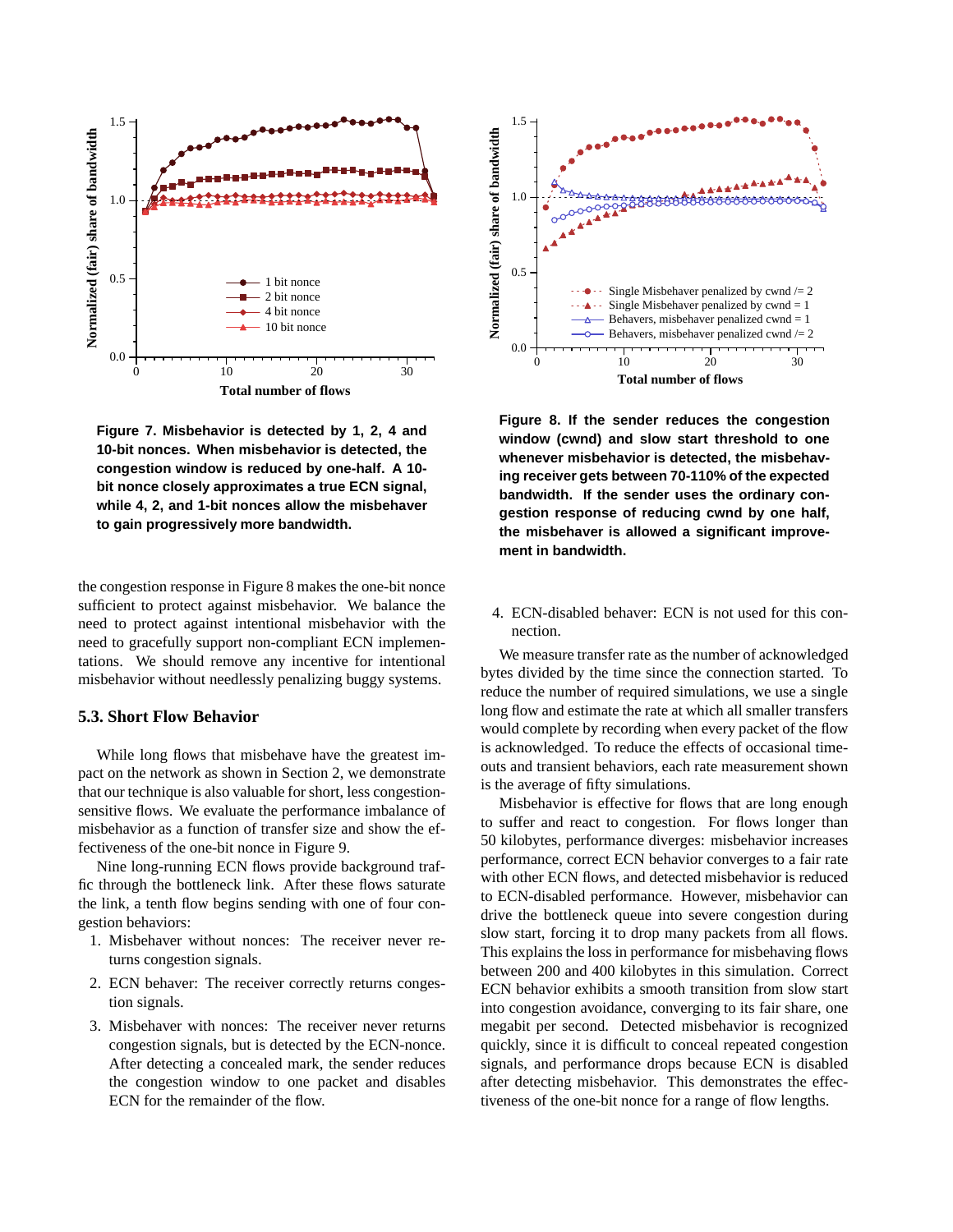

**Figure 9. The transfer rate of flows with varying length and different congestion behaviors is shown. Flows shorter than 20KB see few or no congestion signals and thus have similar performance. At 50KB, performance diverges: misbehavior increases the transferrate in slow start until the bottleneck queue is so congested that several packets are lost and performance suffers, correct ECN behavior smoothly reaches a fair rate, and detected misbehavior may see initial benefits, but is slowed to ECN-disabled performance after an incorrect nonce sum.**

# **6. Related Work**

ECN with nonces prevents receivers and network devices from accidentally or intentionally concealing congestion signals from senders and causing them to transmit at an excessive rate. The design builds on our earlier work on ACK verification [25] by extending it to prevent concealment of packet marks, as well as drops, and demonstrating how nonce-based designs can be implemented efficiently.

A different approach is to depend on network level support, enforcing fairness at routers with mechanisms such as Fair Queuing [3], or detecting and punishing flows that are not TCP-friendly [8]. The ECN specification [21] notes that this would limit the impact of both sender and receiver misbehavior. The obvious downside of this approach is that practical, lightweight fairness mechanisms such as those based on the "penalty box" strategy are still a research issue, and unlike ECN, their widespread deployment cannot be depended on in the near future.

However, we see this approach as complementary to our own. Even with network-level support for fair bandwidth allocation, end-to-end congestion control is still needed to adapt to the available bandwidth. Our mechanism is valuable as a check that end-to-end congestion control is being implemented properly. Further, lightweight fairness mechanisms are typically approximate because they make simplifying assumptions to avoid maintaining per flow state. An end-to-end approach, such as ours, enables precise checking of congestion signaling because per flow state is already maintained.

Our ECN-nonce mechanism is loosely based on the ad hoc authentication techniques developed by researchers in response to problems with individual Internet protocols. For example, the Domain Name System (DNS) matches DNS replies to requests by using a randomized transaction identifier. With a good implementation, this prevents an attacker from poisoning the DNS cache with spoofed replies [2]. Similarly, the three-way TCP handshake used for connection establishment  $[27]$  checks that the host accepting a connection has successfully communicated with the host initiating the connection. While the original motivation for this design was reliability of connection establishment, exchanging random initial sequence numbers is an effective mechanism for preventing the protocol from being misused to establish connections to spoofed addresses [1]. As another example, Photuris uses an unencrypted random nonce as an inexpensive way to filter certain kinds of denial-ofservice attacks [14]. These mechanisms are both efficient and effective, and we have adapted them to the task of congestion signaling over an unreliable channel.

Finally, intrusion detection techniques [20] demonstrate a different approach to the problem of recognizing misbehavior. They aim to identify an attack at an early stage, when it is still possible to deter the attack or otherwise limit its damage. However, this task is complicated by its passive approach of observing activity from select vantage points. For this approach to provide a comparable level of protection to the ECN-nonce, two things are required. First, the passive monitor has to be near the receiver to see all congestion marks. Second, it either has to have a mechanism to deliver notifications of misbehavior to the distant sender, or drop packets to negate the effects of misbehavior. We extended the ECN protocol so that it is straightforward to check behavior and limit the impact of misbehaving parties, making it a failsafe tool that cannot be turned against the sender.

## **7. Conclusions**

It is reasonable to assume that asthe Internet continuesto grow and mature, problems of misbehavior will be of continued or even greater importance. In this paper, we have shown two results that shed light on misbehavior in the context of congestion control.

First, we have explored Explicit Congestion Notification (ECN) [21] with an eye towards receiver or network misbe